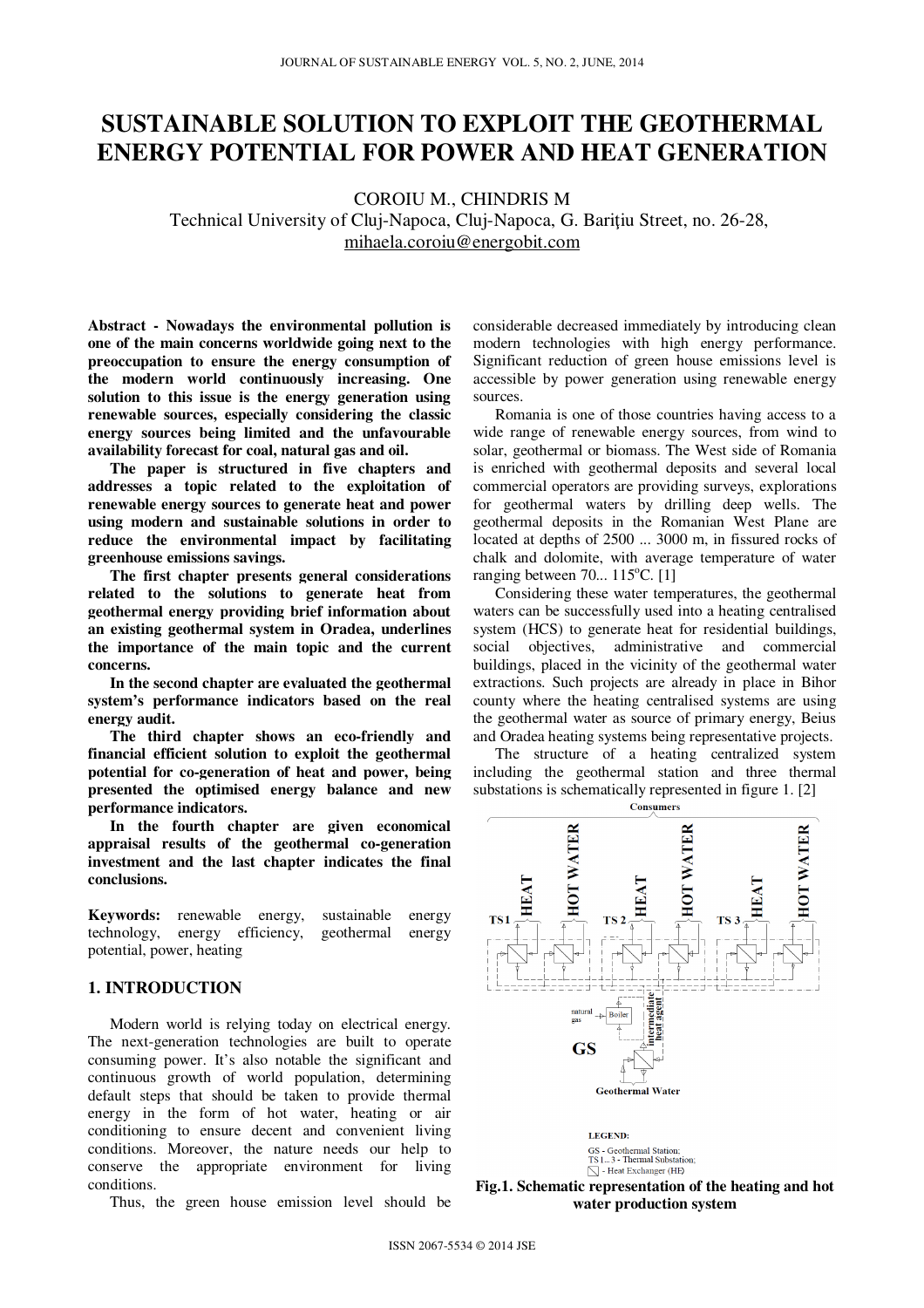The geothermal water, extracted from drilling, is transferring the energy within a heat exchanger to the intermediate agent which is delivered through the intermediate agent network to three thermal substations. For the seasons when the need for heat is exceeding the potential of the geothermal water, a boiler using natural gas is providing the missing energy.

The geothermal station analyzed here is defined by main parameters, [2] as follow:

- maximum thermal power: 10,5 MW
- geothermal water thermal power: 8 MW
- thermal power from boilers on natural gas: 2,5 MW

# **1. GEOTHERMAL SYSTEM'S PERFORMANCE INDICATORS**

The energy audit performed for the system formed by the geothermal station and the intermediate agent network is based on the following measured parameters [3]:

- geothermal water flow:  $117 \text{ m}^3/\text{h}$
- geothermal water inlet temperature:  $106^{\circ}$ C
- geothermal water outlet temperature:  $52.3 \text{ °C}$
- natural gas was flow: 270 Nm<sup>3</sup>/h
- Inferior calorific power: 35800 kJ/Nm<sup>3</sup>

The complex energy balance, on a yearly basis, for the system gathering the geothermal station and the intermediate agent network is presented in table 1 and schematically represented in the Sankey diagram shown in figure 2.

**Table 1. Complex energy balance for the system gathering the geothermal station and the intermediate agent network [3]** 

| <b>Inlet Energies</b>     |                                                                     | <b>MWh</b> | $\%$  |
|---------------------------|---------------------------------------------------------------------|------------|-------|
| $Q_{at}$                  | heat transferred by the<br>geothermal water                         | 30278,1    | 91,74 |
| $\mathbf{Q}_{\text{gn}}$  | heat produced<br>by<br>burning natural gas                          | 2372,9     | 7,19  |
| $\mathbf{Q}_\mathrm{ac}$  | heat combustion air                                                 | 18,9       | 0,06  |
| E                         | power consumed                                                      | 333,2      | 1,01  |
| $W_i$                     | total inlet energies                                                | 33003,1    | 100   |
|                           | <b>Outlet Energies</b>                                              | <b>MWh</b> | $\%$  |
| $\Delta Q_{\textrm{SCP}}$ | plates heat exchanger's<br>lost heat by convection<br>and radiation | 25         | 0,08  |
| $\Delta Q_{\rm{caz}}$     | Boiler's lost heat by<br>convection and radiation                   | 3,9        | 0,01  |
| $\Delta Q_{\rm ga}$       | lost heat via flue gases,<br>discharged<br>into<br>the<br>chimney   | 189,8      | 0,58  |
| $\Delta Q_{RAI}$          | lost heat<br>through<br>intermediate<br>agent<br>network            | 1458,7     | 4,42  |
| $Q_{u}$                   | useful heat, ceded in<br>thermal substation                         | 30818,7    | 93,38 |
| $\Delta E_c$              | power lost in cables                                                | 4,8        | 0,01  |
| $\Delta E_m$              | power lost in engines                                               | 46         | 0,14  |
| ${\bf E}_{\bf u}$         | useful power (to<br>the<br>engines trees)                           | 282,4      | 0,86  |
| $W_{e}$                   | total outlet energies                                               | 32829,3    | 98,47 |
| $\mathbf{w}_{\Sigma}$     | the energy balance error                                            | 173,8      | 0,53  |



# Qu=30.818,7 MWh; 93,38%

#### **Fig. 2. Sankey Diagram representing the energy balance of geothermal station and intermediate agent network**

Based on the complex energy audit, shall be determined the following performance indicators:

system's thermal performance:

$$
\eta_{te} = \frac{Q_u}{Q} x 100 = 94.33\% \tag{1}
$$

system's electrical performance:

$$
\eta_{ee} = \frac{E_u}{E} \times 100 = 84.75\% \tag{2}
$$

- geothermal station thermal performance:

$$
\eta_{\text{etSTG}} = \frac{Q_{\text{u}} + \Delta Q_{\text{RAI}}}{Q} \times 100 = 98.8\% \tag{3}
$$

intermediate agent network thermal performance:

$$
\eta_{\text{etRAI}} = \frac{Q_{\text{u}}}{Q_{\text{u}} + \Delta Q_{\text{RAI}}} \times 100 = 95.48\% \tag{4}
$$

green-house gases emissions (GES) level [4]:

$$
GES = Qgn * Fgn + E * Fpower = 712,90 t CO2 (5)
$$

The real energy balance results analysis shows that the solution of using the geothermal water energy to produce hot water and heating within a heating centralised systems supplying residential and industrial heat consumers has a very good performance  $(\eta_e = 94,24\%)$  and an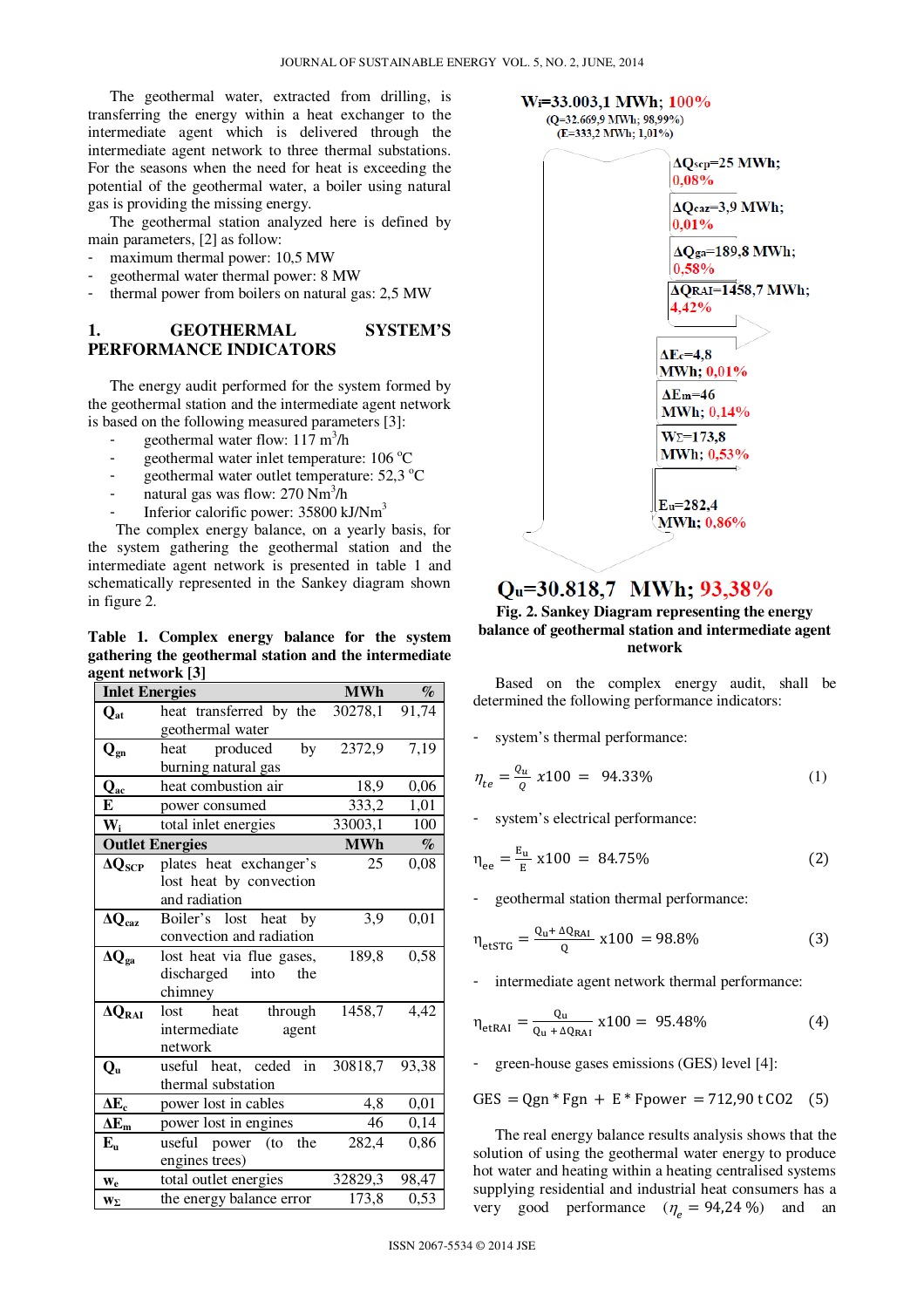appreciable social impact based on the competitive price for hot water and heat, much lower than the average prices paid by the consumers across country.

The price competitiveness derives from the lower price of the energy obtained from geothermal water  $(-0.07 \text{ lei}/kWh)$  [2] compared with the natural gas price burned in the boiler  $(\sim 0.12 \text{ lei}/kWh)$  to produce the similar amount of energy. [5]

# **2. CO-GENERATION OF HEAT AND POWER SOLUTION FOR A SUPERIOR USE OF GEOTHERMAL ENERGY**

The investigations addressed the technical possibilities for a superior exploitation of the geothermal energy potential, without generating a significant negative impact on the operation performance of heating centralized system, neither on the environment or affecting prices competitiveness.

The solution identified proposes the use of a power generation installation using as primary energy a part of the energy potential of geothermal water.

The proposed power generation installation is based on Organic Rankine Cycle module (ORC) having pentafluor-propane (HFC-245fa) as working fluid. The technical advantages resulted by the use of an organic fluid in a Rankine cycle consists in high efficiency, reduced mechanical stress on turbine due to low speed, elimination of the mechanical losses in speed reducer due to the direct coupled turbine-generator, lack of erosion to turbine's blades due to the lack of liquid droplets in the fluid vapours. [6, 7]

In addition to the technical benefits there are benefits in the field of operation and maintenance mentioning simple start/stop procedures, no need for supervisory staff, low noise in operation, high availability  $(> 98\%)$ . high efficiency operation at partial loads, reduced costs of operation/ maintenance (3 - 5 hours/week), long life cycle. [6, 7]

The principles of Organic Rankine Cycle installation is presented schematically in the figure 3.

It is important to note that T expander is not a turbine but a unit of two blades, similar with the gas compression system from helix compressors.

The main parameters of an ORC power generation installation suitable to be used within a geothermal station to co-generate heat and power, consist in:

- installed power:  $30 \dots 65$  kW;
- source of warm: geothermal water with inlet temperature range of 88...  $116^{\circ}$ C; inlet heat range 400 ... 860 kW and flow range 27,4 to  $45,4 \text{ m}^3/\text{h}$ ;
- source of cold: cold water or air with outlet heat range 370... 795kW;

Considering the data above the average electrical efficiency is  $\mu \approx 7.5$  %.

The installation is characterised by the following basic parameters:

- thermal power on entry:  $Qi = 725$  kW (flow 45 m<sup>3</sup>/h)
- electrical power:  $P_e = 50$  kW
- thermal power to condensation (air-cooling):  $Q_e$ =670 kW
- average own power consumption:  $P_p \cong 8.5$  kW (power for operation of circulation pump, fans condenser).



#### **Fig. 3. Schematic representation of the Organic Rankine Cycle installation. [8]**

The suggested option to insert the ORC power generation module inside the heating centralized system is represented in figure 4.

The ORC module is placed upstream the geothermal station within a secondary circuit where a part of the geothermal waters flow directed to the geothermal station is used to provide the primary energy for the ORC installation. The ORC module generates power, to be delivered into national power grid, and heat delivered in the geothermal station.



#### **LEGEND:**

# GS- geothermal station ORC - Organic Rankine Cycle

**Fig. 4. Schematic representation of the proposed option to insert the ORC power generation module inside the heating centralised system**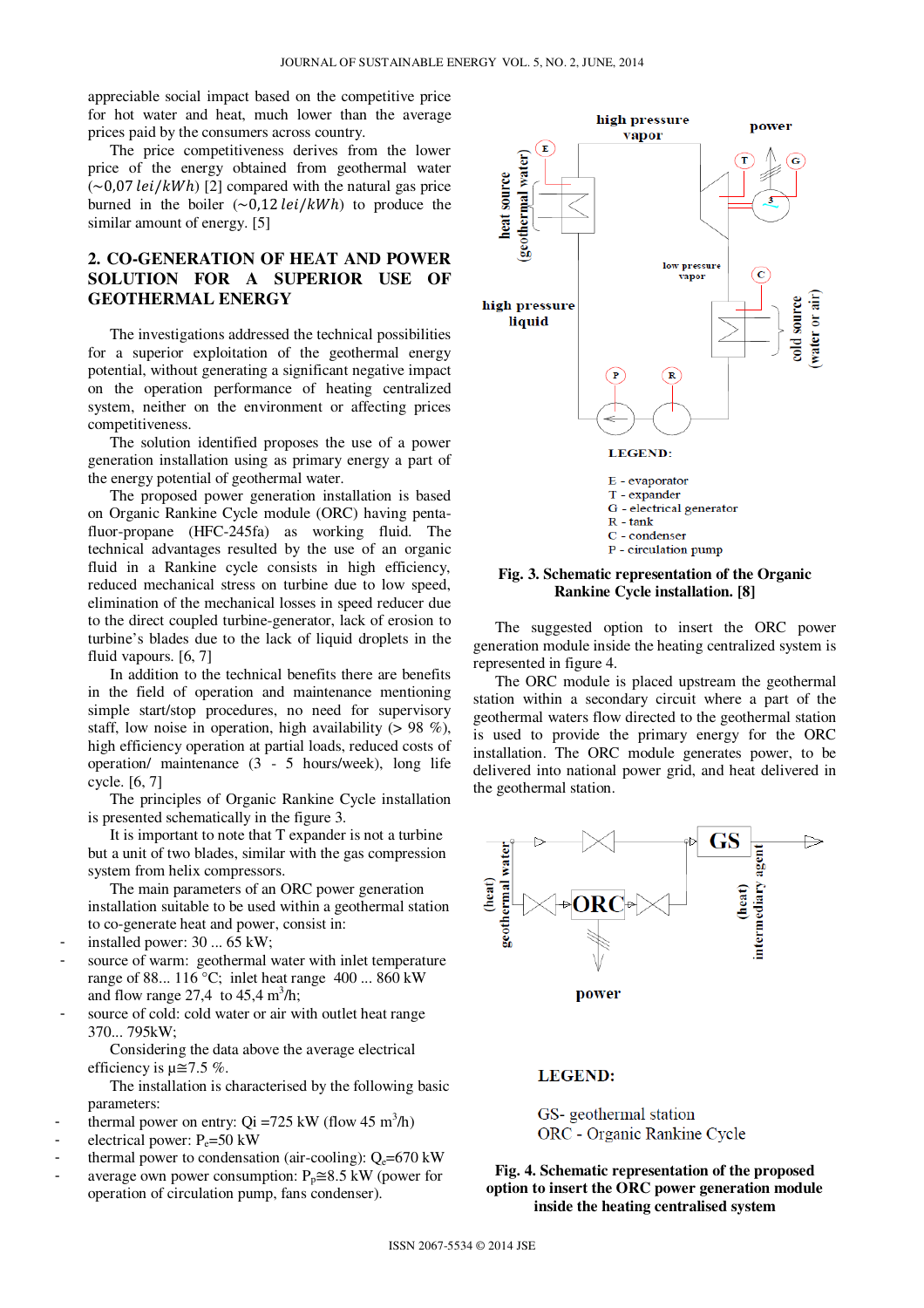On the basis of energy calculations was estimated that the proposed installation will produce yearly 378 MWh of power, of which 64 MWh represents own power consumption and 314 MWh represents the electricity to be delivered to national power grid.

Starting with the energy baseline audit presented in table 1 and considering the influence of the operation of ORC module on the geothermal centralised heating system it was calculated the new energy balance on yearly basis in order to appreciate how the operation of ORC module influence the performance of the geothermal system.

The results of the complex energy audit performed for the centralized geothermal heating systems including the geothermal station and intermediary agent network, in the condition of ORC module in operation, is presented in the Table 2 and schematically represented in Figure 5.

**Table 2. Complex energy balance for the system gathering geothermal station and the intermediate agent network with ORC module in operation. [3]** 

| <b>Inlet Energies</b>    |                           | <b>MWh</b>        | $\%$  |
|--------------------------|---------------------------|-------------------|-------|
| $Q_{at}$                 | heat transferred by the   | 30010,9           | 90,78 |
|                          | geothermal water          |                   |       |
| $\mathbf{Q}_{\text{gn}}$ | heat produced by          | 2686,4            | 8,13  |
|                          | burning natural gas       |                   |       |
| $\mathbf{Q}_{\text{ac}}$ | heat combustion air       | 21,4              | 0,06  |
| E                        | electrical energy         | 338,5             | 1,02  |
|                          | consumed                  |                   |       |
| $W_i$                    | total inlet energies      | 33057,2           | 100   |
| <b>Outlet Energies</b>   |                           | <b>MWh</b>        | $\%$  |
| $\Delta Q_{\rm{SCP}}$    | plates heat exchanger's   | $\overline{25,7}$ | 0,08  |
|                          | lost heat by convection   |                   |       |
|                          | and radiation             |                   |       |
| $\Delta Q_{\rm{caz}}$    | boilers lost heat by      | 5,2               | 0,02  |
|                          | convection and            |                   |       |
|                          | radiation                 |                   |       |
| $\Delta Q_{\rm ga}$      | lost heat via flue gases, | 250,7             | 0,76  |
|                          | discharged into the       |                   |       |
|                          | chimney                   |                   |       |
| $\Delta Q_{RAI}$         | lost heat through         | 1458,7            | 4,41  |
|                          | intermediate agent        |                   |       |
|                          | network                   |                   |       |
| $Q_{u}$                  | useful heat, ceded in     | 30818,7           | 93,23 |
|                          | thermal substation        |                   |       |
| $\Delta E_c$             | power lost in cables      | 4,9               | 0,01  |
| $\overline{\Delta E_m}$  | power lost in engines     | 46,7              | 0,14  |
| $E_{\rm u}$              | useful power (to the      | 286,9             | 0,87  |
|                          | engines trees)            |                   |       |
| $\mathbf{w}_{e}$         | total outlet energies     | 32897,5           | 99,52 |
| $W_{\Sigma}$             | the energy balance        | 159,7             | 0,48  |
|                          | error                     |                   |       |

Based on the complex energy audit for the system formed by the geothermal station and intermediate agent network, with ORC module in operation, shall be determined the new performance indicators:

system's general performance:

$$
\eta_e = \frac{Q_u + E_u}{W_i} \; \chi 100 \; = \; = \; 94.1\% \tag{6}
$$



Qu=30.818,7 MWh; 93,23%

## **Fig. 5. Sankey Diagram representing the energy balance for the system formed by geothermal station and intermediate agent network with ORC module in operation.**

system's thermal performance:

$$
\eta_{te} = \frac{\varrho_u}{\varrho} \; x 100 \; = \; 94.19\% \tag{7}
$$

system's electrical performance:

$$
\eta_{ee} = \frac{E_u}{E} \; x 100 = 84.76\% \tag{8}
$$

- geothermal station thermal performance:

$$
\eta_{\text{etSTG}} = \frac{Q_u + \Delta Q_{RAI}}{Q} \ x 100 = 98.65\% \tag{9}
$$

intermediate agent network thermal performance:

$$
\eta_{etRAI} = \frac{Q_u}{Q_u + \Delta Q_{RAI}} \times 100 = 95.48\% \tag{10}
$$

green-house gases emissions (GES) level [4]:

$$
GES = Qgn * Fgn + E * Fpower = 779,94 t CO2 (11)
$$

The performance indicators calculations shows that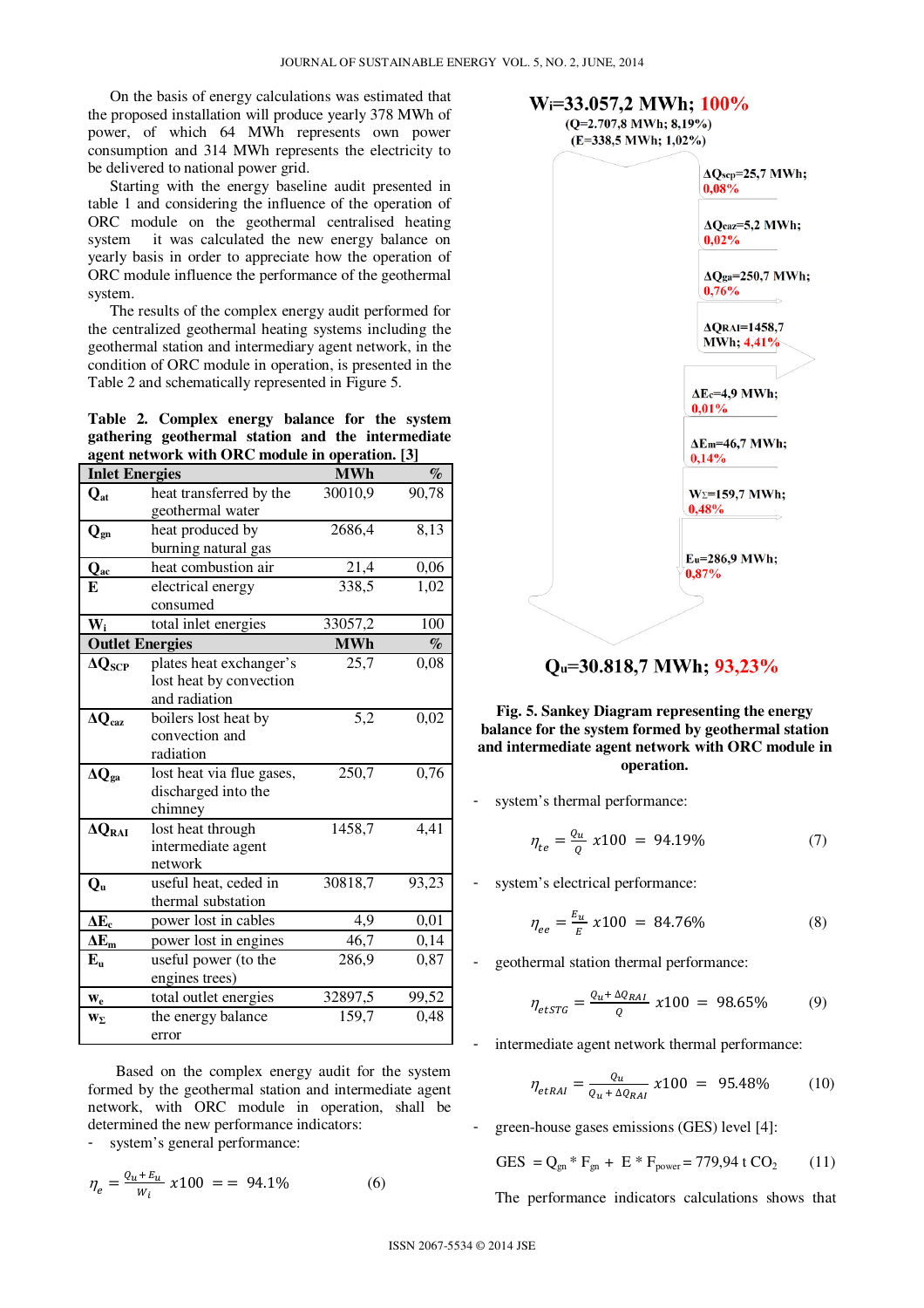the operation of the ORC module installed upstream the geothermal station has no significant influence on the heating centralized systems performance, observation that incourage the development of such power generation projects where consitions are suitable.

Analysing the performance of the ORC installation the calculations started with the yearly complex audit. The complex energy balance, on a yearly basis, only for the ORC module has been drawn up based of the information presented in the technical sheet of ORC module type S400-ET. The resuts are presented in table 3 and schematically represented in a Sankey diagram in fig. 6.

**Table 3. Energy balance for the ORC module installed upstream the geothermal station** 

| <b>Inlet Energies</b>     |                        | <b>MWh</b> | $\mathcal{O}_0$             |
|---------------------------|------------------------|------------|-----------------------------|
| $\mathbf{Q}_{\text{at}}$  | received heat from     | 5481       | 100                         |
|                           | geothermal water       |            |                             |
| $\mathbf{W}_{\mathbf{i}}$ | total inlet energies   | 5481       | <i>100</i>                  |
| <b>Outlet energies</b>    |                        | <b>MWh</b> | $\mathscr{A}_{\mathcal{O}}$ |
| $\Delta Q_e$              | heat transferred to    | 5065,2     | 92,41                       |
|                           | cold source            |            |                             |
|                           | (evacuated in          |            |                             |
|                           | condenser)             |            |                             |
| $\Delta E_{\rm g}$        | power lost in          | 37,8       | 0,69                        |
|                           | generator and internal |            |                             |
|                           | network                |            |                             |
| $\Delta E_{\mathrm{CP}}$  | power for own          | 64,3       | 1,17                        |
|                           | consumption            |            |                             |
| $E_{\rm u}$               | useful power (to be    | 313,7      | 5,72                        |
|                           | delivered in national  |            |                             |
|                           | power grid)            |            |                             |
| $N_{\rm e}$               | total outlet energies  | 5481       | 100                         |

## W<sub>i</sub>=5.481,2 MWh; 100%





Considering the energy balance presented above it was calculated the performance indicators of the ORC module:

- ORC module's electrical performance:

$$
\eta_{ee} = \frac{E_u}{W_i} \times 100 = 5.72\% \tag{12}
$$

green-house gases emissions (GES) savings [4]:

$$
dGES = E_{u} * F_{p} = 219.9 \text{ t } CO_{2}
$$
 (13)

The power generated by the ORC installation using geothermal water energy as primary energy is clean energy with zero green house emissions. The green house emissions savings corresponds to the clean power generated by the ORC module and delivered into the national grid which replaces the same amount of power generated by classic power generation installation.

#### **3. ECONOMIC SUSTAINABILITY**

The technical evaluation confirmed the utility, the realistic and achievable approach of using ORC module to generate power and heat exploiting the geothermal water as primary energy. The environmental benefits and minimum costs of operation are strong arguments when the opportunity of such investments is promoted. The economic reality is extremely important for creating the sufficient conditions to implement such projects and the financial sustainability is decisive. Thus, it was therefore necessary an economic evaluation of the project, calculating the financial performance indicators in order to confirm the project's financial feasibility complementary with the technical feasibility. For the financial performance indicators calculation the economic evaluation treats the initial investment versus revenues and expenses generated after implementation.

For the amount of power generation calculations is considered that the ORC module will be in operation 8000 hours/year, the rest of the yearly hours being used for revisions, preventive and corrective maintenance works.

The ORC module generates 400 MWh/year power, of which 68 MWh/year represents the own consumption and the rest of 332 MWh/year constituting net power production delivered to the national power grid.

The value of the net power generated and delivered into the national grid, considering the price of power and the corresponding green certificates [9] is estimated at:

 $Vp = Q_E x (P_E + 2 x P_{CV}) = 49468$  euro/year where:

 $P<sub>E</sub> = 49$  euro/MWh – average power price sold in national grid

 $P_{CV}$  = 50 euro/MWh – average green certificates price

 $Q_E = 332$  MWh/year - power generated and sold

The revenues obtained from selling the power, generated and delivered into national grid, are formed by the value of the power sold and the value corresponding the sell of green certificates distributed according the regulations, two green certificates for each MWh of power generated and delivered into national grid.